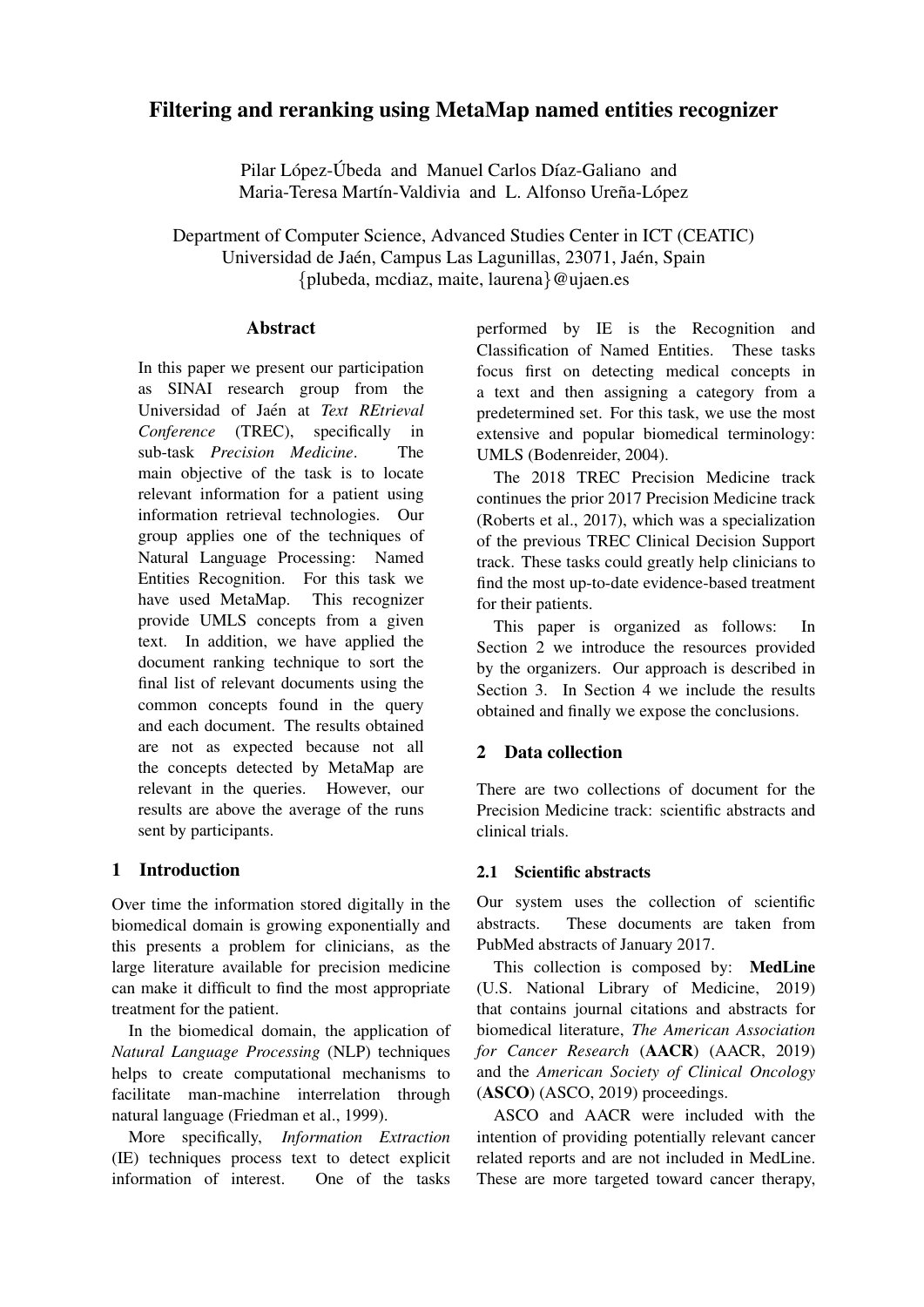and likely to include precision medicine studies not in PubMed.

The organizers provide these documents in XML and TXT format.

#### 2.2 Index

We use Lemur (Croft and Callan, 2016) with the Indri search engine. Indri provides a structured query language for text collections. We have accessed each document and stored in the index the fields of each document that most interest us. These fields are described below. We have cleaned all the documents by eliminating/erasing the HTML tags.

For MedLine journals and abstracts we have taken into account the following fields:

- PMID: the PubMed unique identifier, used as the document ID for TREC submissions.
- Article title: contains the entire title of the journal article.
- Abstract text: the full text of the abstract.
- Keyword: contains terms that describe the content of the article.
- Name of substances: is the name of the substance that carries the MeSH unique identifiers.
- Descriptor name: this attribute has the MeSH unique identifiers for descriptors.

For AACR and ASCO proceedings we have stored the following fields:

- ID: name of file that is used as the document ID for TREC submissions.
- Article title: contains the entire title of the journal article.
- Abstract text: the full text of the abstract.

### 3 Strategies

In this section, we will describe the strategy followed for the task. Our group will use the MetaMap tool to identify UMLS terminology in the medical domain and subsequently, we perform a ranking of relevant documents to be returned.

#### 3.1 UMLS

The *Unified Medical Language System* (National Library of Medicine, 2019b) is a repository of biomedical vocabularies developed by the US *National Library of Medicine* (NLM).

Our work has used "2017AA Full Release UMLS Metathesaurus", it contains approximately 3.47 million concepts and 13.5 million unique concept names from 201 source vocabularies.

Vocabularies integrated in the UMLS Metathesaurus include the NCBI taxonomy, Gene Ontology, the *Medical Subject Headings* (MeSH), MedDRA, RxNorm, or SNOMED-CT.

In UMLS when a concept is added to the Metathesaurus, it receives a unique identifier named *Concept Unique Identifiers* (CUI). This identifier will be very useful in our system.

### 3.2 MetaMap

MetaMap (National Library of Medicine, 2019a) is a highly configurable application developed to map biomedical text to the UMLS Metathesaurus (Aronson, 2001).

MetaMap employs NLP and computational linguistic techniques(Aronson and Lang, 2010): tokenization, part-of-speech tagging, syntactic analysis, word sense disambiguation, and others.

This tool first breaks the text into phrases and then, for each phrase, it returns the concepts detected and several other information. Concepts are ranked according to a relevance value. Researchers have used MetaMap for a variety of tasks such as information retrieval (Aronson and Rindflesch, 1997) and molecular binding from biomedical text (Rindflesch et al., 1999).

### 3.3 Our approach

In Figure 1 we describe the system architecture used for this task. Below, we will detail the steps followed:

- 1. Fields of query: we first treat the query by concatenating three fields: disease, gene and demography.
- 2. Normalize: the queries were converted to lower case and we removed the special characters. Then, the query is rewritten in the format that Lemur/Indri needs.

Figure 2 shows an example of the original query 1 and its normalized.

The result of entering these queries in Indri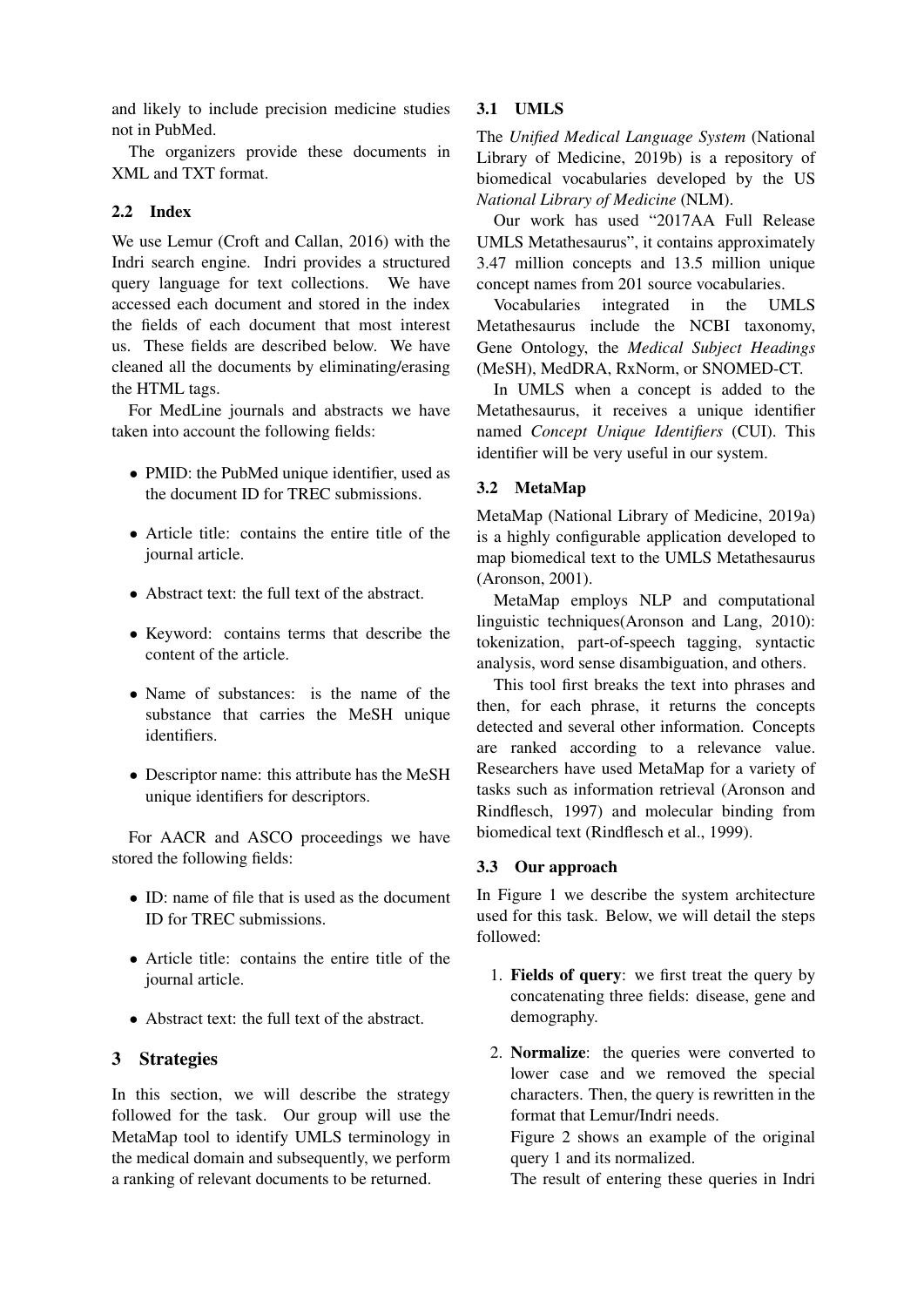

Figure 1: Architecture of the approach

index is shown in Figure 3 and the result of relevant documents was sent as *Baseline*.

- 3. Collect: the next step was to obtain each relevant document returned from the *Baseline* and get the title and abstract of the file. To do this, we need the IDs of the documents returned by Indri and pick up each document from the index.
- 4. MetaMap: afterwards, the title with the abstract of each relevant document was processed using MetaMap to obtain the medical concepts of UMLS with its CUIs. The MetaMap output example, for query 1, is presented in Figure 4.
- 5. Match CUIs: having the CUIs of the query and of each relevant document, we can verify

if the document contains any CUI from the query.

If any identifier does not matches, then the file will not be taken into account to generate the *Run 2 FU* (Filter UMLS concepts) output.

6. Order by percentage: the last run sent by our group, we have taken into account all the previous steps and also we counts how many times the CUI of the original query are repeated in the documents.

Formula 1 shows how to get the percentage of CUI matched:

$$
RV_d = NC_d/NC_q \tag{1}
$$

where:

•  $RV_d$  is the rank value of document d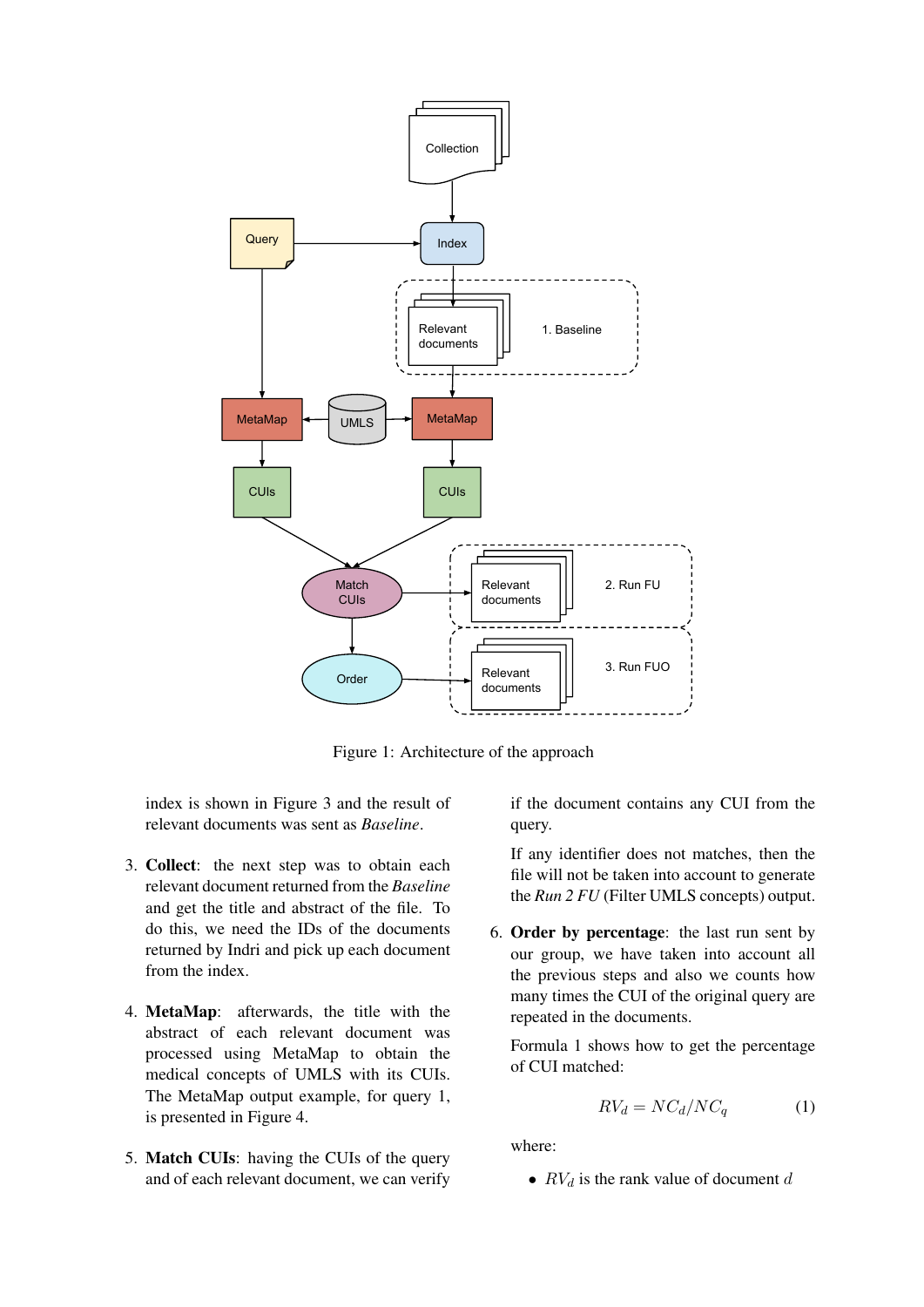```
<topic number="1">
    <disease>melanoma</disease>
    <gene>BRAF (V600E)</gene>
    <demographic>64-year-old male</demographic>
</topic>
<query>
    <type>indri</type>
    <number>1</number>
    <text>melanoma braf v600e 64-year-old male</text>
```
Figure 2: Example of original (upper) and normalized (bottom) query 1.

```
26451873
ASCO_186257-199
23211290
24614711
...
```
</query>

Figure 3: Example of output of relevant Indri documents for query 1.

- $NC_q$  is the number of CUIs of document d
- $NC_d$  is the number of CUIs of query q

This percentage is obtained for each document and is sorted in descending order to rank the documents and obtain the *Run 3 FUO* (Filter UMLS concepts and Order results).

## 4 Results

The results are not satisfactory because *Baseline* is superior to the other *Runs*, so we can conclude that sorting the relevant files according to the UMLS CUIs detected with MetaMap is not a good idea (see Table 1).

| <b>Run ID</b>              | <b>P@10</b> |        | R-prec infNDCG |
|----------------------------|-------------|--------|----------------|
| $SINAL_B aseline$   0.4980 |             | 0.3082 | 0.4573         |
| SINAI FU                   | 0.4820      | 0.2978 | 0.4510         |
| SINAI FUO                  | 0.1100      | 0.0565 | 0.1080         |

Table 1: Evaluation scores for 3 automatic runs for scientific abstracts.

A total of 103 Runs have been sent for this task and we have calculated the average obtained for each measurement used. The measures have been 0.5460, 0.2672 and 0.4290 for P@10, R-prec and infNDCG respectively.

As we can see, our score obtained in the measure P@10 does not reach the average. On the other hand, we have exceeded the average of the R-prec measurement in the *Baseline* and *SINAI FU* sent.

Finally, the precision after 10 documents received (P@10) is not a strong point of our systems and we will have to improve for future participations.

# 5 Conclusion

The results are not as expected as the *Baseline* obtains better results than the other two Runs that are using MetaMap in order to obtain the medical concepts. Run 1 (*SINAI FU*) is very close to the *Baseline* results, but they are still lower.

We have analyzed the documents eliminated in Run 2 (*SINAI FU*) and verified that MetaMap does not detect some medical entities that exist in the query. This makes the accuracy somewhat lower when deleting these documents.

In future work we will use other medical dictionaries to detect the largest number of entities. Also, we will analyze the field of genes (Eden et al., 2009; Köhler et al., 2013) in more detail to give more exhaustive results. It is possible to find a relationship between genes and diseases (Hristovski et al., 2005) in the query, so we will try to generate a graph to find the most appropriate relationships (Martinez et al., 2014; Montejo-Ráez et al., 2014).